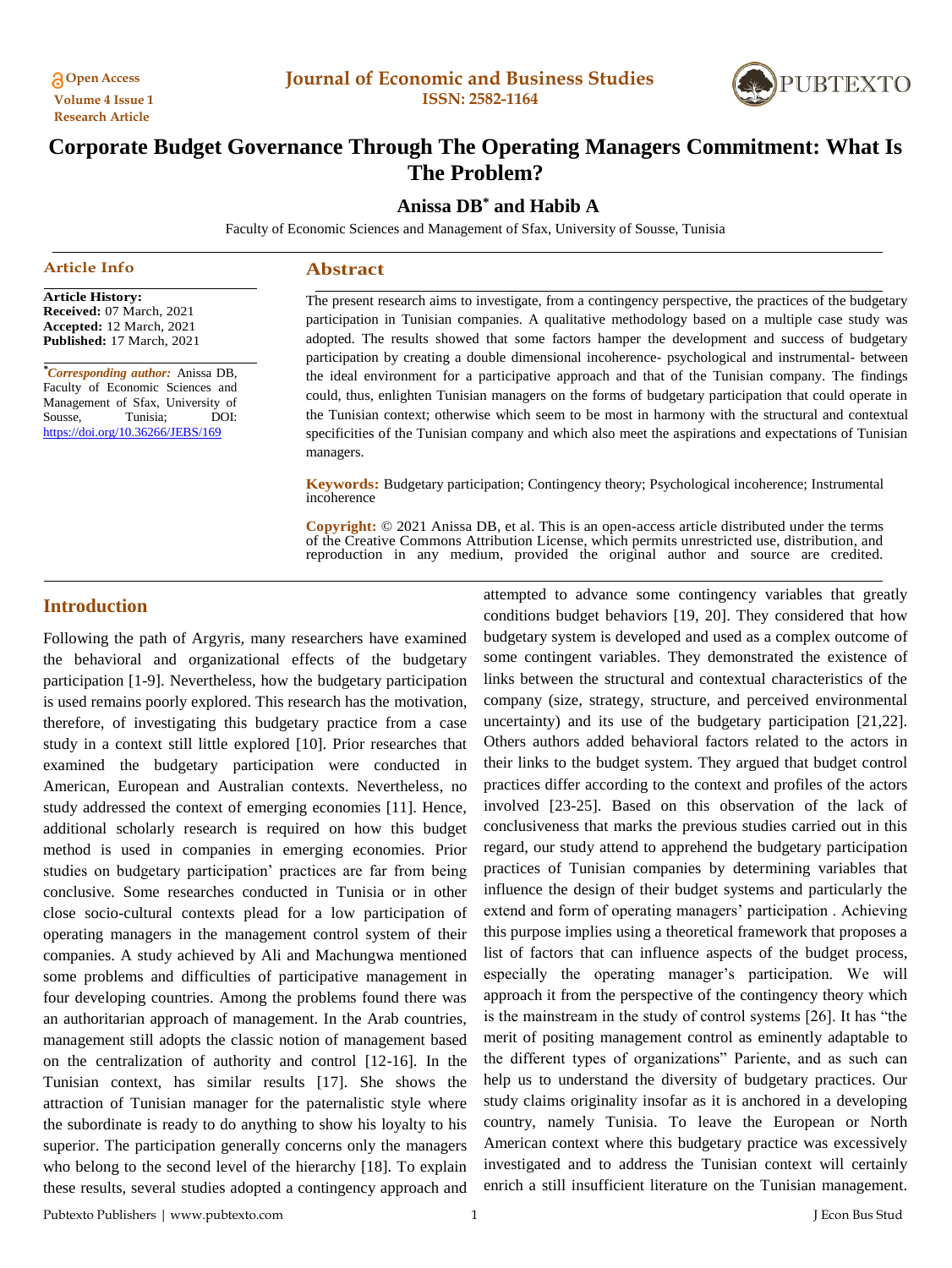By carrying out this study, we hope to fill an increased gap in the literature on aspects of the budget systems of companies located in emerging countries. We believe that the current study will enable us, within the framework of the contingency theory with its two structural and behavioral aspects, to shed light on the extent and the forms of budgetary participation used in Tunisian companies. Previous studies have relied on structural variables (size, structure, environmental uncertainty) or behavioral variables that revolve around the actors involved in budgeting (personality, age, leadership style). Many authors have recognized the inadequacy of the conceptual framework of structural contingency theory alone to explain organizational behavior Dupy, On the other hand, the behavioral aspect is important but seems restrictive because it does not take into account the structural and contextual specificities where the budgetary participation is developed. Budgets are prepared by men under the direction of other men in a very specific context. By interacting with each other, the socio-cultural characteristics of involved actors and the structural specificities of the company necessarily influence the design and aspects of the budget system. Hence, it seems inevitable to broaden the analytical framework by combining the structural and behavioral aspects of the contingency theory. Our study could thus enrich the literature on the subject. Filling this gap is also important on the managerial level because our results could enlighten Tunisian managers seeking to improve the managerial performance of their companies. Our results could enlighten them on the forms of budgetary participation that could operate in the Tunisian context; otherwise which seem to be most in harmony with the structural and contextual specificities of the Tunisian company and which also meet the aspirations and expectations of Tunisian managers. The remainder of the paper is structured as follows. Section 2 clarifies the conceptual framework of the research. Section 3 outlines the research methodology used. Section 4 presents the empirical results. Section 5 discusses the main results and introduces the perspective of future research.

#### **Theoretical Framework**

This study is based on a classic approach in sociology of organizations that considers the company as a system of interdependent actors behaving in response to constraints of their environment [27]. It is crucial to clarify, in what follows, the concept of the budgetary participation and justify the choice of the contingency theory as an analysis framework.

#### **Budgetary participation**

Pubtexto Publishers | www.pubtexto.com 2 J Econ Bus Stud The budgetary participation is defined by Shields and Shields 1998 as a process in which a manager is involved with and has an influence on the determination of his or her budget. It refers to the practice of allowing managers to participate in the decisions by which budgets are established to measure and

evaluate their performance Swieringa and Moncur, How the budgetary participation is used may differ significantly from company to company, and even from level to level or from position to position within a given company [28]. According to budget participation, Mintzber 1979 distinguishes between a topdown budgetary process and a bottom-up one. Sponem proposes four possible practices in terms of participation: construction authoritarian budgeting by the one who controls, top-down or bottom-up participative construction and free construction by the controlled. Some authors have questioned the reality of budget participation. According to them, budget participation could take two forms, namely real participation and pseudo-participation. Besides being involved in the budget process by suggesting opinions and proposals related to the budget, the operating manager must be able to influence budget decisions. Otherwise, the process would be called pseudo participative.

#### **Budgetary Participation and Contingency Theory**

How budgetary system is developed and used was considered as a complex outcome of some contingent variables Komarev. Some authors retained the structural contingency theory as theoretical basis and demonstrated the existence of links between the structural and contextual characteristics of the company (size, structure, environmental uncertainty, culture) and its use of the budgetary participation. The influence of size on the organization and its management has been known for a long time. Budgeting techniques have proven to be all the more sophisticated the larger the size of the company noted that in large firms, managers consider that they have greater power of influence and that they are more involved in budgets establishment. This result confirms that of Merchant 1981. According to the latter, the larger the size of the company, the more participative the budgeting process is. Organizational structure is considered one of the determining factors in the design and operation of management control Chenhall, particularly the degree of its decentralization. A survey conducted by Bruns and Waterhouse 1975 showed that managers in centralized firms consider budgets to be less useful. On the other hand, in decentralized firms, budgets are perceived as important but with the participation of all managers concerned by budgets. Merchant 1981 and Sponem 2002 showed that the most decentralized firms adopt essentially participative budgeting processes. According to Shields and Shields, Contingency theory predicts that when the external environment becomes more uncertain, the company responds by increasing differentiation which in turn requires increasing use of integrated mechanisms, such as budgetary participation to coordinate actions. It is argued that the amount of information that managers require for decisionmaking depends on their external environment Chenhall and Morris. As the environmental uncertainty increases, they look for more job relevant information for planning. Govindarajan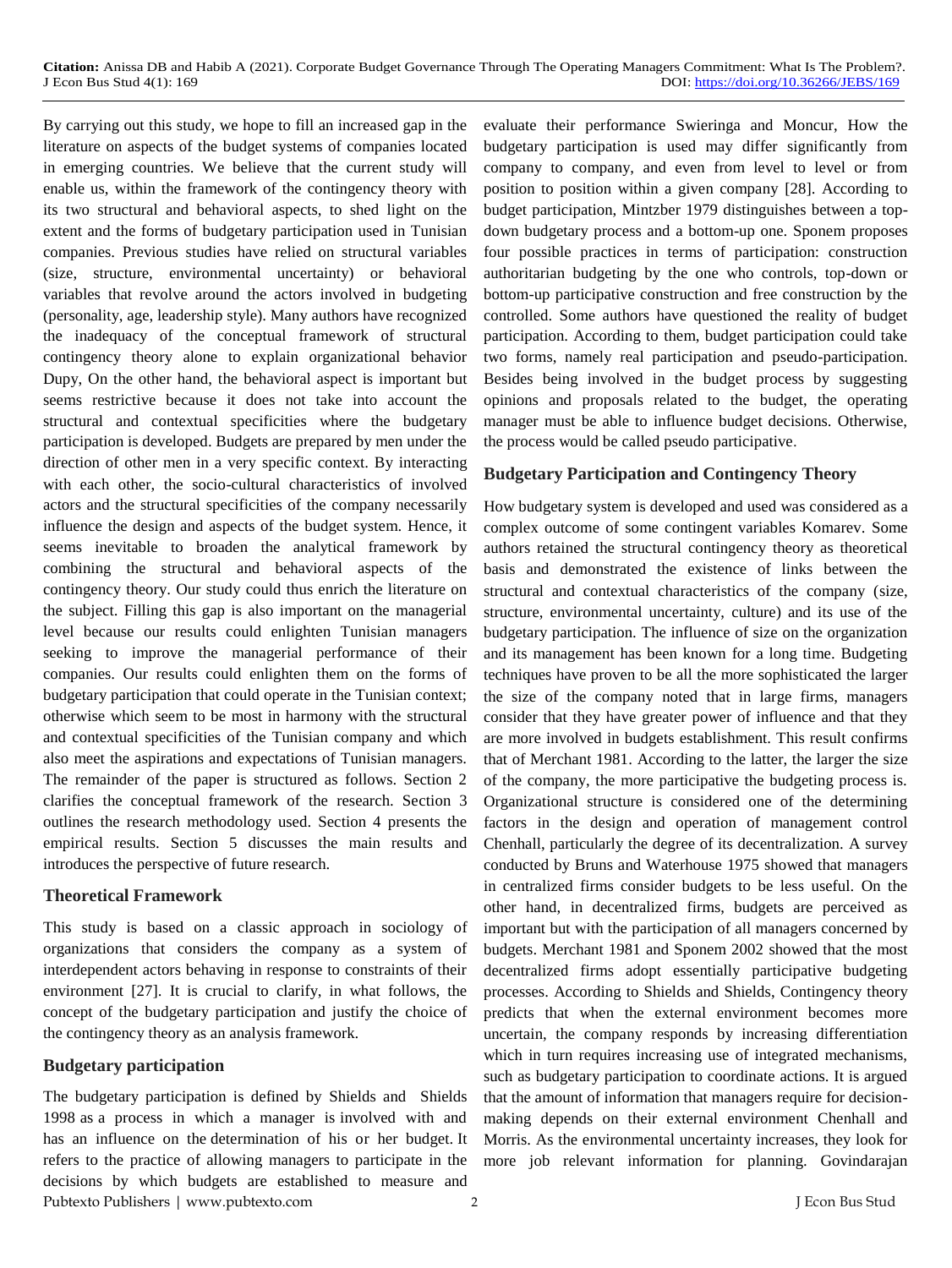indicated that budgetary participation will provide more useful results when environmental uncertainty is high. Sponem and Kren confirm this result by concluding that the budget process is all the more participative as the company's environment is uncertain and dynamic. Other authors [29,30] proposed to broaden this research framework to the behavioral contingency theory by integrating behavioral factors related to the actors in their links to the budget system. The personality traits of authoritarianism, need for independence, and flexibility were found to be correlated with certain attitudes toward the budgetary system. They have predictive ability concerning the rigidity or participativeness of the budgetary system Seiler and Bartlett. Internal-external locus of control was found to greatly influence budgetary reactions and attitudes Brownell. Prior research revealed that Internals, because they behave as active members of the group and aim to be involved in the decisional process of the company, they prefer a participative budgeting process where they will have some influence on the budget that is set jointly. Externals managers seem refusing responsibilities. They prefer receiving and executing top management's orders. They, even, perform better under an autocratic decision-making system. Thus, they react negatively to budgetary participation [31]. The personality of the leader is crucial to the initiation and maintenance of any participative approach Black and Margulies, on the budget side, the classic result is that of Vroom 1960. He concluded that authoritarian and inflexible people prefer to operate in a more rigid budget system with low levels of participation. This result was later confirmed by [32]. On the other hand, indicated that the personality traits of leaders, including authoritarianism, are predictive of the characteristics of a budget system and more specifically its degree of participation. In their view, the extent of budget participation depends largely on the personalities of those who set up the budget system.





## **Study Design and Methodology**

This research aims to gain a deeper understanding of a complex concept, budgetary participation, in the Tunisian context that is little explored. It seems very simplistic to address the field with a prefixed conceptual framework that could lead us to favor some items over others that may be more relevant to our research problem. We opt, therefore, for an abductive approach. While we recognize from the outset the clear impact of the cultural environment on budget behavior, we seek to enrich our conceptual framework with successive iterations between field data and theory. A qualitative method underpinned our research. It is the most appropriate whenever we seek to gain an in-depth understanding of a sensitive and complex phenomenon in its actual context Bourlakis, 2006. It is the methodological interest of this research. The majority of prior research, including those conducted in Tunisia, have used rather quantitative methodologies to address this problem. As recommended by many researchers Royer and in connection with the problem dealt with in the present study, the budgetary participation, which remains poorly explored in the Tunisian context, we opt for the multiple case studies. As advised by many researchers [33, 34]. The choice of our cases was supported by theoretical criteria prefixed in coherence with objectives pursued, and logistical criteria, essentially the possibility of access to companies. The survey was finally conducted in eleven Tunisian SMEs. For data collection, we combined non-participant observation, document analysis and a set of interviews. Qualitative research favors the use of speech data (interviews, documents) to the detriment of spontaneous observation and conversation data between actors, while it is the actions and practices of actors in their context and in a dynamic perspective that allow better understanding of social practices. In this sense, the observation, "a data collection tool where the researcher becomes a witness to individuals behaviors and practices within groups by staying at the sites where they take place" [35], allows us to identify the interpersonal aspect of the budget, including the interactions and resulting exchanges between participants. For this purpose, we have participated in six budget meetings of an average duration of one and a half hours. Simultaneously, we conducted 39 semi-directed interviews supported by a guide and conducted face-to-face. We interviewed leaders, functional and operating staff. The interview lasted, on average, between 30 and 45 minutes. We continued our research until data saturation; otherwise no new data could enrich our analysis of new results Hlady-Rispal. Our interviews were recorded and transcribed. The transcripts have been imported into NVivo for encoding. We had access to various corporate documents. Several documents relating to the management control system and specifically the budget control were consulted. For data analysis, we opt for a thematic content analysis approach following the procedure advocated by Miles and Huberman and recommended by other researchers [36,37]. This method of analysis consists in "identifying general recurring themes in verbal or textual expressions that appear in various more concrete contents". It is systematically identifying, grouping and, alternatively, analyzing the topics addressed in a corpus [38]. It consists of (1) fully transcribing the data collected in verbatim form, (2) cutting the speeches collected in different segments, (3)

Pubtexto Publishers | www.pubtexto.com 3 J Econ Bus Stud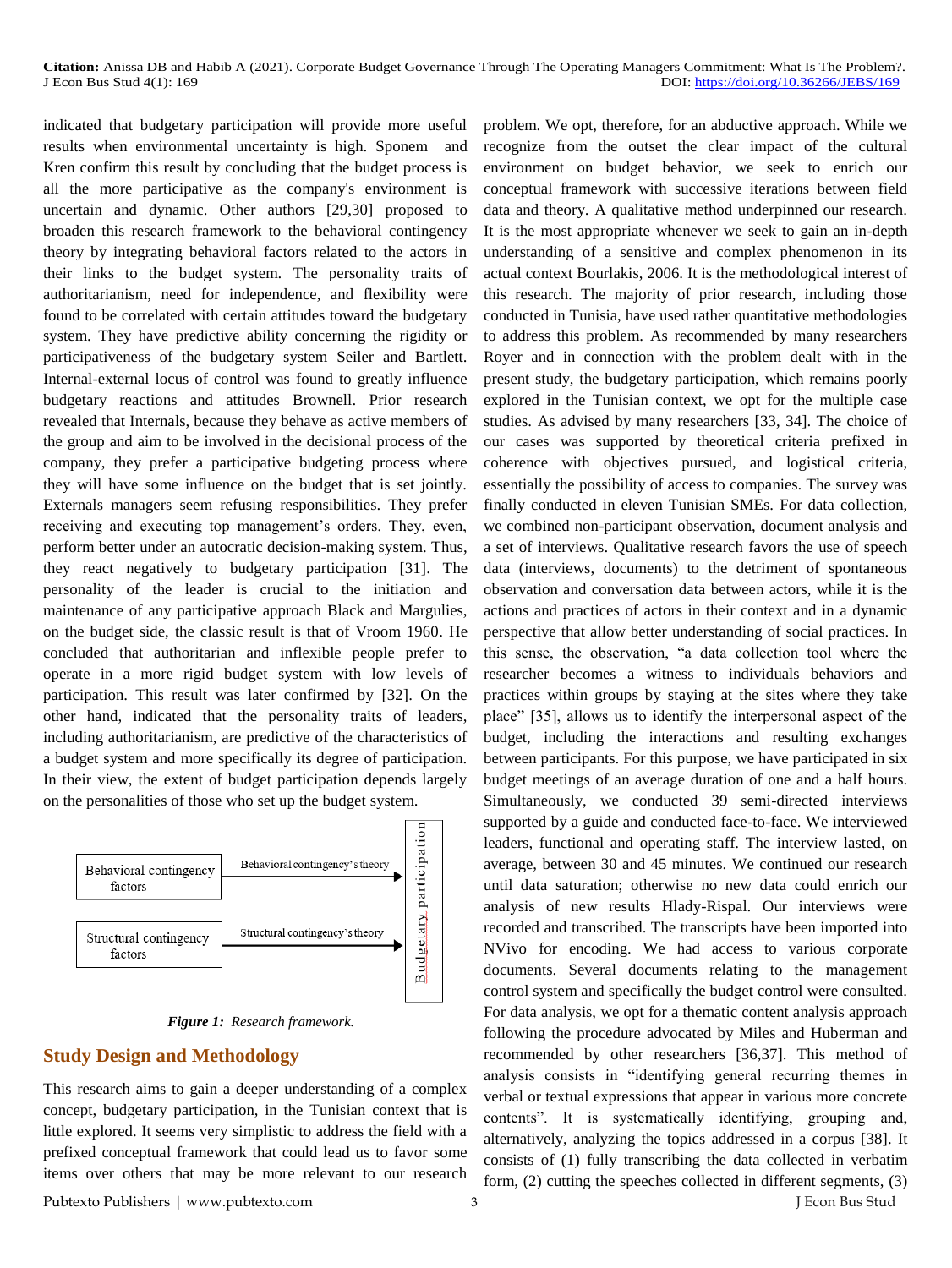grouping them under pre-established codes from the literature or codes that emerge from the corpus itself, and (4) interpret them [39-48].

## **Results**

#### **Low Budgetary Participation**

The general manager of each company prepares, with the support of his sales manager, the pre-budgets (in a first step) and the final budgets (in a second step) of his company. However, the input of the latter would not necessarily influence the established budget. In most cases, the sales manager is not satisfied with the decisions made, which should, however, be in line with the expectations of his company's general management. "I inform him [the sales manager] that this is my goal and that I will pursue regardless of his opinion" (General Manager). Other operating managers who are expected to be involved in budgeting are not included in the list of participants. "The purchase decision, the style of purchase, the choice of Supplier… It is the general manager who decides and I pass the operation, reports the purchase manager of a company". "Assuming that I will attend the budget meetings, what am I going to add to them? They will dictate rates and ratios that we should respect, adds the production manager of another company". It is clear, therefore, that the operating manager is not included in the list of partners involved in budgeting. Even if he would be involved, it is just to meet management's needs by providing useful information (Production Manager). "The operating manager is just a link in the information's channel. It is the general management that will treat the information", points out the general manager of a company visited. For the phase of budget control, operating managers participate in budget monitoring. They regularly identify budget variances and propose corrective measures. The variance analysis is carried out continuously between the operating managers and the management controller and monthly in budget meetings that bring together the operating managers, the management controller and the general manager of the company. It's clear, thus, that the extent of participation in Tunisian companies is very low. It seems that the budget participative prerogatives are exclusively reserved for senior managers, whereas the operating managers implement the decisions already adopted by those at a higher level.

# **Towards an explanation of Tunisian managers' behaviors**

In order to explain the budgetary behaviors of Tunisian managers, in particular budgetary participation' forms that they used, we employed two techniques of the content analysis, namely the contingency analysis and the frequencies analysis. If the latter is interested in the popularity (importance) of an element, the contingency analysis refers, rather, to the relationship between elements. The results highlight a battery of factors that hamper largely the use and success of the budgetary participation. These factors are listed in the table below.

|  |  |  |  |  |  | Table 1: Contingency factors reported by the interviewees. |
|--|--|--|--|--|--|------------------------------------------------------------|
|--|--|--|--|--|--|------------------------------------------------------------|

| <b>Thematic category</b>             | Number of<br>respondents<br>mentioning the<br>item $(N=39)$ |  |  |
|--------------------------------------|-------------------------------------------------------------|--|--|
| Power centralization                 | 37 (94.87%)                                                 |  |  |
| Locus of control (operating manager) | 35 (89.74%)                                                 |  |  |
| Evaluation system                    | 30 (76.92%)                                                 |  |  |
| Authoritarianism (high manager)      | 27 (69.32%)                                                 |  |  |
| A communication problem              | 32 (82%)                                                    |  |  |
| Organizational vagueness             | 25(64%)                                                     |  |  |

**Behavioral variables:** The Authoritarianism of senior managers and the locus of control of operating managers affect significantly budget behaviors in Tunisian companies. Senior managers seem to be authoritarian in their management of companies. They centralize the decision authority and still believe that they are the sole competent and empowered to run companies. The words of a general manager, at an executive committee meeting, are a relevant illustration in this sense: "*You [operating managers] just have to execute exactly what you are told. [...] We pay so many salaries and we expect people who are good but not stubborn*". They are unwilling to share decision-making power with operating managers. They hesitate to accept them as valuable partners in making decisions process. "*We let them* [operating managers] *discuss why*? *They are not going to add anything*, reports a general manager". Nevertheless, the leader's authoritarianism does not explain in itself the lack of the operating manager's participation in the budget process. Companies are run "as autocratically as their members allow". Operating managers accept the authority of superiors as just and appropriate and show excessive obedience. Far from claiming additional responsibilities, they complain about those assigned to them. They lack pro-activity and a sense of challenge and selfdetermination. They are sometimes afraid to fulfill their responsibilities and want to be covered. "*I do not try to get involved anymore. I do not take risks.* [...] *It is up to them* [managers] *to decide*, notes a Technical Manager met. *Finally*, *why they are well paid*? *It is to decide, engage the company, and take the risk*, adds a production manager". "I always *have to go back to my general manager. It's finally a means of protection,*  notes a purchase manager".

**Structural variables:** It is clear that the firms studied are characterized by an excessive centralization of power, significant organizational vagueness, insufficient communication channels and an increased problem linked to performance evaluation. However, in such a structural climate, the budgetary participation cannot develop and operate. Our interlocutors unanimously

Pubtexto Publishers | www.pubtexto.com 4 J Econ Bus Stud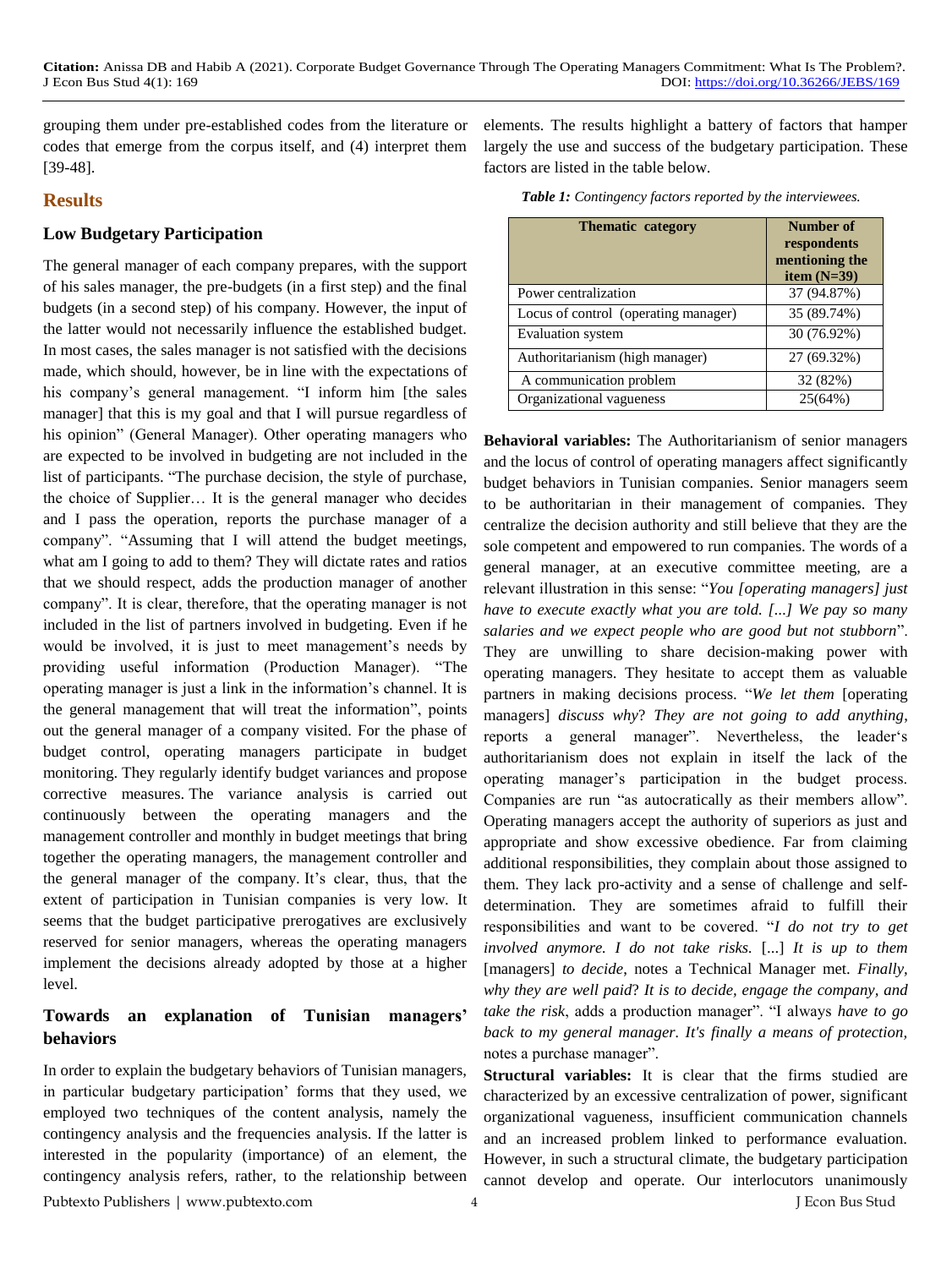(94.87%) describe the symptoms of excessive centralization which is apparently not recent. The commitments of companies are made at the senior management. "Everyone reports to the general manager, Says an operating manager met. Any proposal shall be approved by him". "Finally, they [operating managers] don't have much to decide. They can only commit for small amounts. In short, the company's commitment, be it budgetary or otherwise, is made at the level of general management, reports a general manager". There is no doubt that meetings, bringing together operating managers with their superiors to discuss items related to the company's activities including budgetary ones, are really very interesting moments. But an acceptable percentage of our interviewees (82%) raised an accrual problem of communication within their companies, in particular an increased lack of tools or channels to facilitate the participation actors in the budget process [49-53]. The tradition of meeting is almost absent and is restricted to members of high management. In that sense, a general manager announces the recent birth of such a practice. Although it is so embryonic, it starts to sprout. The words of this manager illustrate this well: "There was no such notion of communication or exchange of information. People did not even know how to meet together. Now, on the first Tuesday of every month, we have scheduled meetings for all managers of the company". Studied companies seem Moreover, the companies studied appear to have started investing very recently in the field of information systems, but "it is still very basic. We bought very simple software such as stock management so that people receive trainings about how to use software for managerial purposes" (general manager of a company). A tendency of deregulation is a major feature of the evaluation system. The latter, according to our interlocutors, suffers from subjectivity and does not necessarily rely on performance. Given the absence of a dynamic system that directly links evaluations, achievement of objectives and results with remuneration, the evaluation process and its results continue to be deciphered according to the same relational evidence. It leaves a large place to the informal and the blur and therefore promotes the culture of obedience and loyalty. "Here, it is a very subjective evaluation, noted a commercial manager interviewed. [...] It is with the "flair" that our superiors give the bonuses". Our respondents (64%) evoked, also, a lack of regulation and formalism that mark significantly the control environment of Tunisian companies. Every manager seeks to reinforce a relational tissue around him that implicitly compensates for the low density of the organizational tissue whose environment is largely unregulated. "The notion of procedure did not exist, admitted a management controller. Procedures, function sheets, etc. are being created".

# **Discussion and Conclusion**

The purpose of this study was to consider the influence of some 2.

contextual factors on aspects of budgetary systems. The results report that a set of contextual factors influence budget behaviors. These factors combine with each other and create a twodimensional, instrumental and psychological, incoherence between the ideal environment for a participative approach's success and that of the Tunisian Company. These results lead us, therefore, to refine the framework by advancing an approach apprehending both the instrumental and psychological levels. The first is related to the company itself. It refers to the instrumental predisposition of the latter to operate a participative mechanism. Otherwise, to what extent its organizational structure is favorable to the development of a participative budgeting system. Psychological coherence refers, rather, to the actors involved in the budget; To what extent the participative approach is in harmony with the expectations and aspirations of those actors who, if not, would not be psychologically ready to suit it and to perfect with. The first broad implication of our research is theoretical. Our empirical investigation leads to the development of a theoretical model that combines structural contingency factors and behavioral contingency factors in apprehending the budgetary behavior. Prior researches' results on the budgetary participation are limited [54-57]. They treated the impact of each factor, taken alone as the leader's authoritarianism the manager's locus of control the company's structure Merchant, 1981 and the national culture. Thus, mobilizing the contingency theory with its two components, structural and behavioral, would be very relevant to explain the budgetary behavior [58-61]. The second implication is practical. Our findings suggest that it is necessary for managers to focus on the broader context in which this budgetary practice is used. This latter has two aspects: structural and behavioral. The success of the budget participation depends largely on the organizational setting in which it is used, on the instrumental willingness of a company, and on the psychological willingness of actors involved in budget process to develop and succeed such budgetary practice The present study has a methodological limitation linked to data collection tools. Budgetary participation is of a complexity that requires an indepth study and, in addition, the establishment of a trust climate between the researcher and the subjects. We are fully aware that only a longitudinal analysis of the Tunisian firm's budgetary process can shed light on some aspects. This mode of investigation will make it possible to pursue, in a dynamic manner, the evolution of the object of study, thus offering "a more accurate description and assessment of desired and created budgetary room for manoeuvre" [62-69].

#### **References**

- 1. [Argyris C. The impact of budgets. Controllership foundation.](https://catalog.hathitrust.org/Record/005306296)  [1952.](https://catalog.hathitrust.org/Record/005306296)
- Becker S. Green D. Budgeting and employee behavior. Journal of business. 1962; 35: 392-402.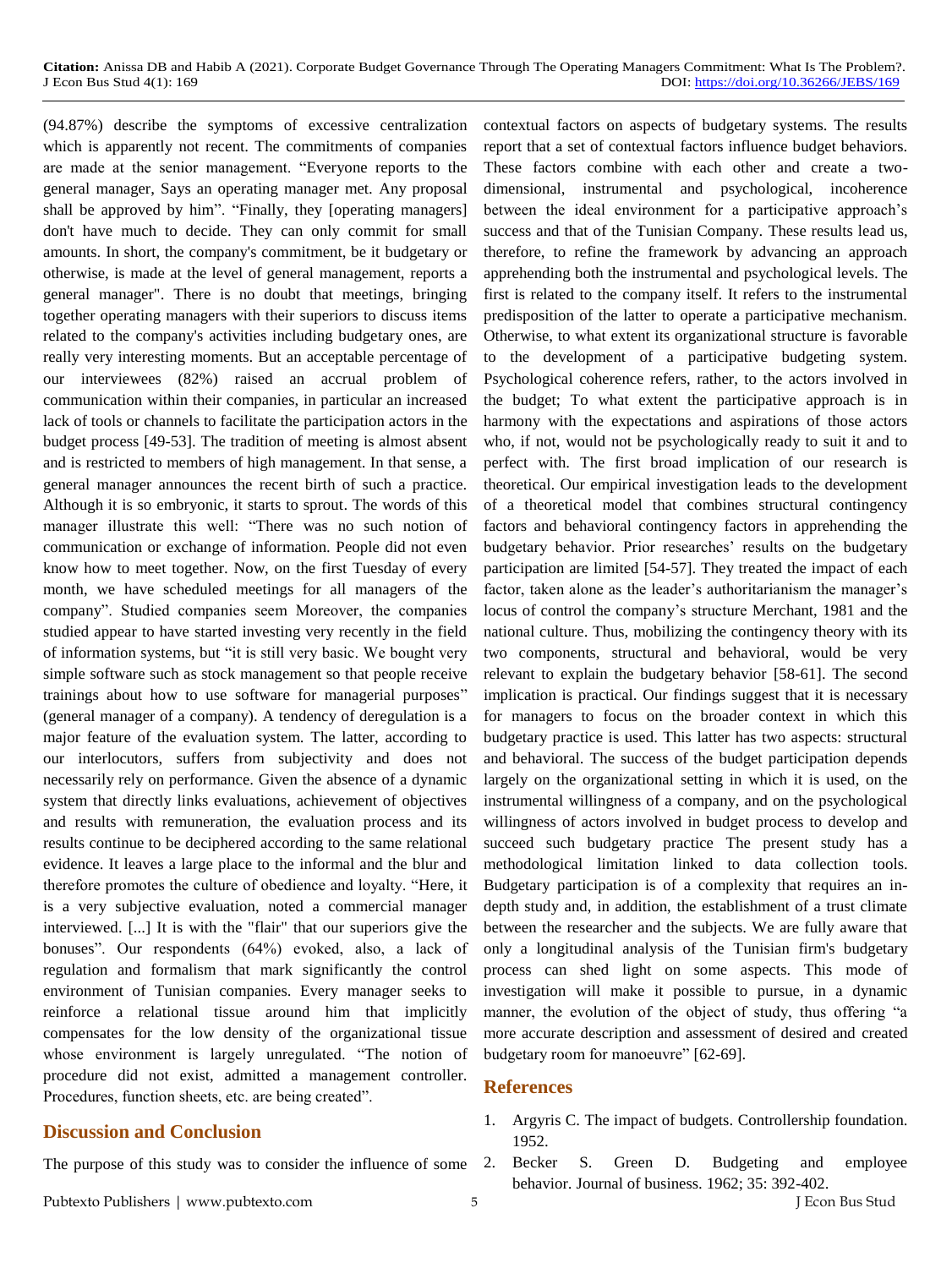- 3. Hofstede G. The Game of Budget Control The Netherlands, Royal van Gorcum Ltd, Traduction française. Controle budgetaire, les regles du jeu Paris Edition: Hommes et Techniques. 1967; 235.
- 4. Brownell P. A field study examination of budgeting participation and locus of control. The Accounting review. 1982; 57: 766-777.
- 5. Brownell P. Participation in budgeting process: When it works and when it doesn't. J accounting literature. 1982; 1:124-153.
- 6. Brownell P, Mc innes M. Budgetary participation, motivation, and managerial performance. The Accounting review. 1986; 52: 587-603.
- 7. [Shields J, Shields M. Antecedents of participative budgeting.](https://www.sciencedirect.com/science/article/abs/pii/S0361368297000147)  [Accounting Organization and Society. 1998; 23: 49-76.](https://www.sciencedirect.com/science/article/abs/pii/S0361368297000147)
- 8. [Bonache A, Maurice J, Moris K. Budget participation and](https://www.cairn-int.info/article-E_CCA_182_0125--budgetary-participation-and-managerial.htm)  [managerial performance: insignificant link and](https://www.cairn-int.info/article-E_CCA_182_0125--budgetary-participation-and-managerial.htm)  contingencies. [Accounting-control-audit. 2012; 18: 125-184.](https://www.cairn-int.info/article-E_CCA_182_0125--budgetary-participation-and-managerial.htm)
- 9. [Baccouri M. Fedhila H. Corporate budget governance](https://pdfs.semanticscholar.org/876e/4c219bf164f833274d6e721bd5401c968f7e.pdf)  [through workforce engagement: as an antecedent to](https://pdfs.semanticscholar.org/876e/4c219bf164f833274d6e721bd5401c968f7e.pdf)  innovation. [Corporate board, duties & composition. 2017; 13:](https://pdfs.semanticscholar.org/876e/4c219bf164f833274d6e721bd5401c968f7e.pdf)  [47-58.](https://pdfs.semanticscholar.org/876e/4c219bf164f833274d6e721bd5401c968f7e.pdf)
- 10. [Hamadi ZB. Chapellier P, Dubus FV. Budgetary innovations](https://www.cairn-int.info/revue-innovations-2014-1-page-223.htm)  [in SMEs: the influence of the business sector and the](https://www.cairn-int.info/revue-innovations-2014-1-page-223.htm)  manager's profile [Innovations. 2014](https://www.cairn-int.info/revue-innovations-2014-1-page-223.htm) ; 1: 223-252.
- 11. [Mansour D. Culture nationale et comportement budgetaire: Etude](https://tel.archives-ouvertes.fr/tel-01365277/)  [comparative entre la France et les pays du Maghreb](https://tel.archives-ouvertes.fr/tel-01365277/) (these de [Doctorat\), Universite Montpellier, France. 2015.](https://tel.archives-ouvertes.fr/tel-01365277/)
- 12. Ali A, Machungwa P. Participative Management in Developing Countries. J managerial psychology. 1985; 6:1- 24.
- 13. [Parnell JA, Hatem T. Cultural antecedents of behavioural](https://onlinelibrary.wiley.com/doi/abs/10.1111/1467-6486.00142)  [differences between American and Egyptian managers. J Manag](https://onlinelibrary.wiley.com/doi/abs/10.1111/1467-6486.00142)  [Stu. 1999; 36: 398-418.](https://onlinelibrary.wiley.com/doi/abs/10.1111/1467-6486.00142)
- 14. Allali B. Culture and management in Morocco: an atypical osmosis. In EDJP Dupuis and JF Chanlat, Management in an intercultural context: approaches, issues, practices and insights. Quebec, university of laval press. 2008; 1-36.
- 15. [El Louadi M. The Arab World, culture and information](https://www.igi-global.com/chapter/information-communication-technologies/22662)  [technology. Communication technologies: concepts,](https://www.igi-global.com/chapter/information-communication-technologies/22662)  [methodologies, tools and applications, edited by craig van](https://www.igi-global.com/chapter/information-communication-technologies/22662)  [slyke, information science reference, hershey, New York.](https://www.igi-global.com/chapter/information-communication-technologies/22662)  [2008.](https://www.igi-global.com/chapter/information-communication-technologies/22662)
- 16. Azzouz E, Mahjoub BL. Links between budgetary participation, size and performance: case of companies in Morocco. Revue congolaise de gestion. 2017; 2: 43-62.
- 17. [Zghal R. Culture societale et culture d'entreprise, Seminaire](https://ouvrages.crasc.dz/pdfs/1997-cult-dentr-riadh-zghal.pdf)  [international. culture en entreprise. 1991.](https://ouvrages.crasc.dz/pdfs/1997-cult-dentr-riadh-zghal.pdf)
- 18. [Lassoued K. Controle de gestion et culture nationale: un essai](https://pascal-francis.inist.fr/vibad/index.php?action=getRecordDetail&idt=20738330)  [d'adaptation dans le contexte tunisien. Management Int. 2008; 12:](https://pascal-francis.inist.fr/vibad/index.php?action=getRecordDetail&idt=20738330)  [91-103.](https://pascal-francis.inist.fr/vibad/index.php?action=getRecordDetail&idt=20738330)
- 19. [O'Connor NG. The influence of organizational culture on the](https://www.sciencedirect.com/science/article/abs/pii/036136829400034S)  [usefulness of budget participation by Singaporean-Chinese](https://www.sciencedirect.com/science/article/abs/pii/036136829400034S)

[managers. Accounting Organization and Society. 1995; 20: 383-](https://www.sciencedirect.com/science/article/abs/pii/036136829400034S) [403.](https://www.sciencedirect.com/science/article/abs/pii/036136829400034S)

- 20. [Chow CW, Shields MD, Wu A. The importance of national](https://www.sciencedirect.com/science/article/abs/pii/S0361368299000471)  [culture in the design of and preference for management](https://www.sciencedirect.com/science/article/abs/pii/S0361368299000471)  [controls for multi-national operations.](https://www.sciencedirect.com/science/article/abs/pii/S0361368299000471) Accounting, [organization and society. 1999; 24: 441-461.](https://www.sciencedirect.com/science/article/abs/pii/S0361368299000471)
- 21. [Chenhall R. Management control systems design within its](https://www.sciencedirect.com/science/article/abs/pii/S0361368201000277)  [organizational context: findings from contingency-based](https://www.sciencedirect.com/science/article/abs/pii/S0361368201000277)  [research and directions for the future.](https://www.sciencedirect.com/science/article/abs/pii/S0361368201000277) Accounting, [organization and society. 2003; 28: 127-68.](https://www.sciencedirect.com/science/article/abs/pii/S0361368201000277)
- 22. [Komarev I. La place des budgets dans le dispositif de controle de](https://tel.archives-ouvertes.fr/tel-00259505/)  [gestion: Une approche contingente. Universite de l'IAE Bordeaux](https://tel.archives-ouvertes.fr/tel-00259505/) [IV. 2007.](https://tel.archives-ouvertes.fr/tel-00259505/)
- 23. [Seiler R, Bartlett R. Personality variables as predictors of budget](https://www.sciencedirect.com/science/article/abs/pii/0361368282900125)  [system characteristics. Accounting, Organization and Society. 1982;](https://www.sciencedirect.com/science/article/abs/pii/0361368282900125)  [7: 381-403.](https://www.sciencedirect.com/science/article/abs/pii/0361368282900125)
- 24. Chenhall R. Authoritarianism and participative budgeting: A dyadic analysis. The accounting review. 1986; 263-272.
- 25. Bonache AB, Chapellier P, Hamadi ZB, Mohammed A. The determinants of the complexity of the accounting information systems of SME managers: cultural contingencies and endogeneity. International management. 2015; 19: 148-168.
- 26. Covaleski MA, Dirsmith MW, Samuel S. Managerial accounting research: the contributions of organizational and sociological theories. Journal of management accounting research. 1996; 8: 1-35.
- 27. Crozier M, Friedberg E. The actor and the system. Paris, Seuil. 1977.
- 28. [Sponem S, Lambert C. Pratiques budgetaires, roles et critiques du](https://www.cairn.info/journal-comptabilite-controle-audit-2010-1-page-159.htm)  [budget. Perception des DAF et des contrôleurs de gestion.](https://www.cairn.info/journal-comptabilite-controle-audit-2010-1-page-159.htm)  [Comptabilite-Controle-Audit. 2010](https://www.cairn.info/journal-comptabilite-controle-audit-2010-1-page-159.htm) ; 16: 159-194.
- 29. Lavigne B. Systeme d'information comptable des PME: une recherche empirique. R.C.F. 2002 ; 348.
- 30. [Boujelbene MA Affes H. The effect of environmental](http://www.ajhtl.com/uploads/7/1/6/3/7163688/boujelbene_m.a.__affes_b._vol_2_2.pdf)  [uncertainty and budgetary participation on performance and](http://www.ajhtl.com/uploads/7/1/6/3/7163688/boujelbene_m.a.__affes_b._vol_2_2.pdf)  [job satisfaction-evidence from the hotel industry.](http://www.ajhtl.com/uploads/7/1/6/3/7163688/boujelbene_m.a.__affes_b._vol_2_2.pdf) African J [hospitality, tourism and leisure. 2012; 2: 1-17.](http://www.ajhtl.com/uploads/7/1/6/3/7163688/boujelbene_m.a.__affes_b._vol_2_2.pdf)
- 31. [Dakhli A. Budgetary participation, locus of control and job](https://halshs.archives-ouvertes.fr/halshs-00459229/)  satisfaction in Tunisia. [The place of the European dimension](https://halshs.archives-ouvertes.fr/halshs-00459229/)  [in Accounting Control Audit, May 2009, Strasbourg, France.](https://halshs.archives-ouvertes.fr/halshs-00459229/)  [2009.](https://halshs.archives-ouvertes.fr/halshs-00459229/)
- 32. [Hofstede G. Culture's Consequences: Comparing Values Behaviors](https://search.proquest.com/openview/83def5d713e3de089191ae2393ccf2b5/1?pq-origsite=gscholar&cbl=426365)  [Institutions and Organizations Across Nations.](https://search.proquest.com/openview/83def5d713e3de089191ae2393ccf2b5/1?pq-origsite=gscholar&cbl=426365) London Sage. 2001.
- 33. Miles MB, Huberman AM. Analyse des données qualitatives. Bruxelles. De Boeck. 2003.
- 34. Mucchielli A. Dictionnaire des méthodes qualitatives en sciences humaines. Paris: Armand Colin. 1996.
- 35. Blai M, Martineau S. General inductive analysis: description of a general approach aimed at making sense of raw data. Qualitative research. 2006; 26: 1-18.
- 36. Bardin L. Content analysis. 9th edition. Paris: PUF. 2003.